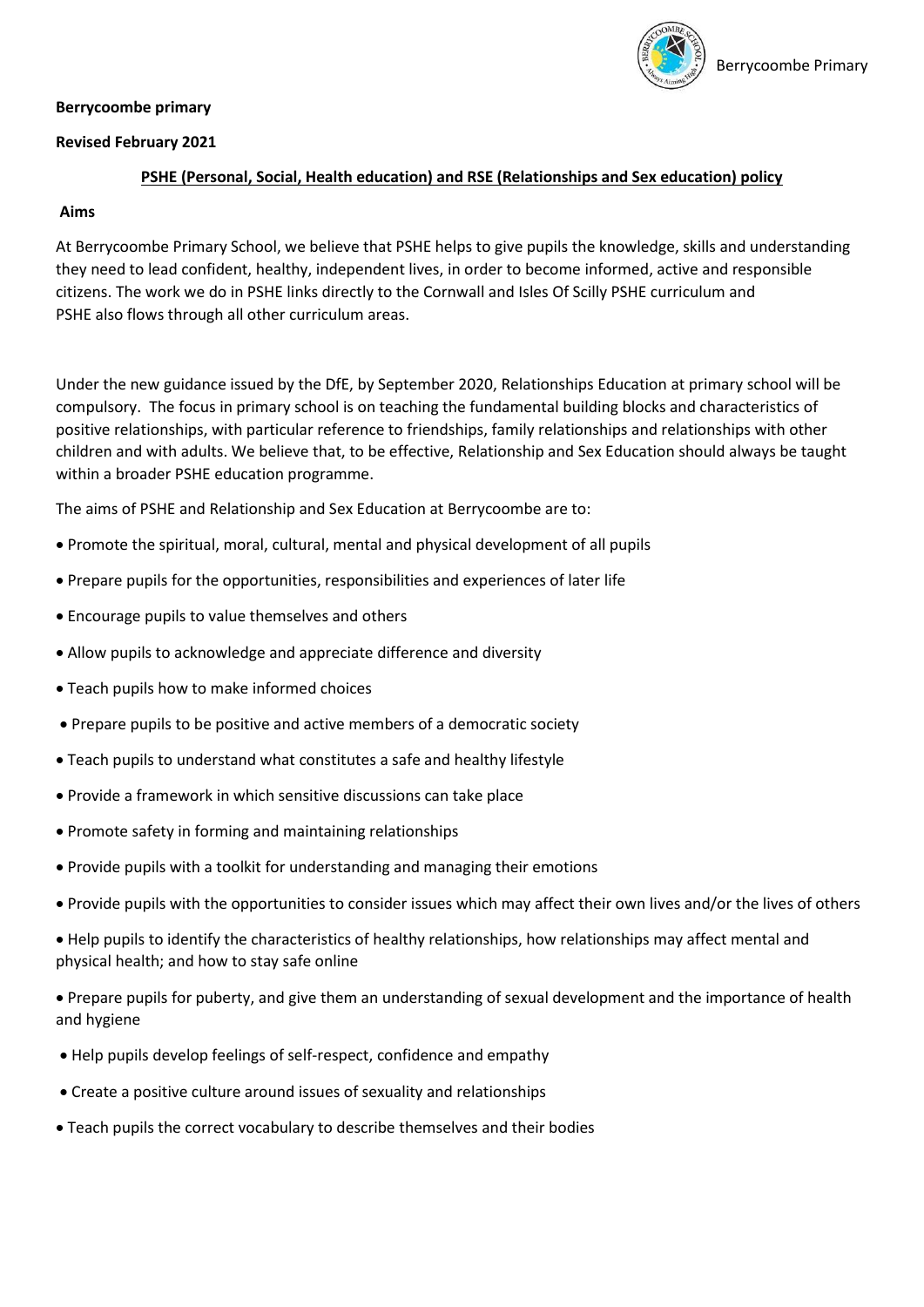

## **Statutory requirements**

At Berrycoombe Primary School, we teach PSHE and RSE as set out in this policy.

The Department for Education is introducing compulsory Relationships Education for primary pupils and Relationships and Sex Education (RSE) for secondary pupils from September 2020. Also, from September 2020 it will be compulsory for all schools to teach Health Education. Through these subjects, we want to support all young people to be happy, healthy and safe – we want to equip them for adult life and to make a positive contribution to society.

At Berrycoombe, we have committed to retain our current choice to continue to teach age-appropriate sex education alongside relationships education. In doing so, we have regard to guidance issued by the Secretary of State as outlined in Section 403 of the Education Act 1996.

## Policy development

This policy has been developed in consultation with staff, pupils and parents. The consultation and policy development process involved the following steps:

1. Review – a member of the leadership team, pulled together all relevant information including relevant national and local guidance

2. Staff consultation –school staff were given the opportunity to look at the policy and make recommendations.

# **3. Pupil consultation – we investigated what exactly pupils want from their RSE and PSHE lessons via a pupil survey**

**4.** Parent consultation – The policy is posted on the website. Parents are asked to read and suggest and provide feedback.

**5.** Ratification – the policy was shared with and reviewed by governors and approved by the full Governing Body.

## **Definition**

RSE is part of lifelong learning about the emotional, social and physical aspects of growing up, relationships, sex, human sexuality and sexual health. RSE in primary schools is the age appropriate learning about our bodies, reproduction and puberty within the context of emotions, relationships and healthy choices. It lays the foundations for future work on sexual and reproductive health and so helps to prepare children for adulthood. It contributes to the emotional and social development of children, helps them to develop a secure sense of identity and to function well in the world. RSE, within PSHE, aims to give children and young people essential skills for building positive, enjoyable, respectful and non-exploitive relationships and the skills to stay safe both on and off line. It enables pupils to explore their own and other's attitudes and values and builds their self-esteem and confidence to view their own sexuality positively.

RSE is not about the promotion of sexual activity.

## **Delivery of PSHE and RSE**

RSE is taught within the personal, social and health (PSHE) education curriculum, along with some additional lessons. Some biological aspects of sex education are taught within the science curriculum.

At Berrycoombe, we follow the Cornwall and Isles Of Scilly PSHE scheme of work for Years 1-6, These lessons are based around a theme which changes half-termly.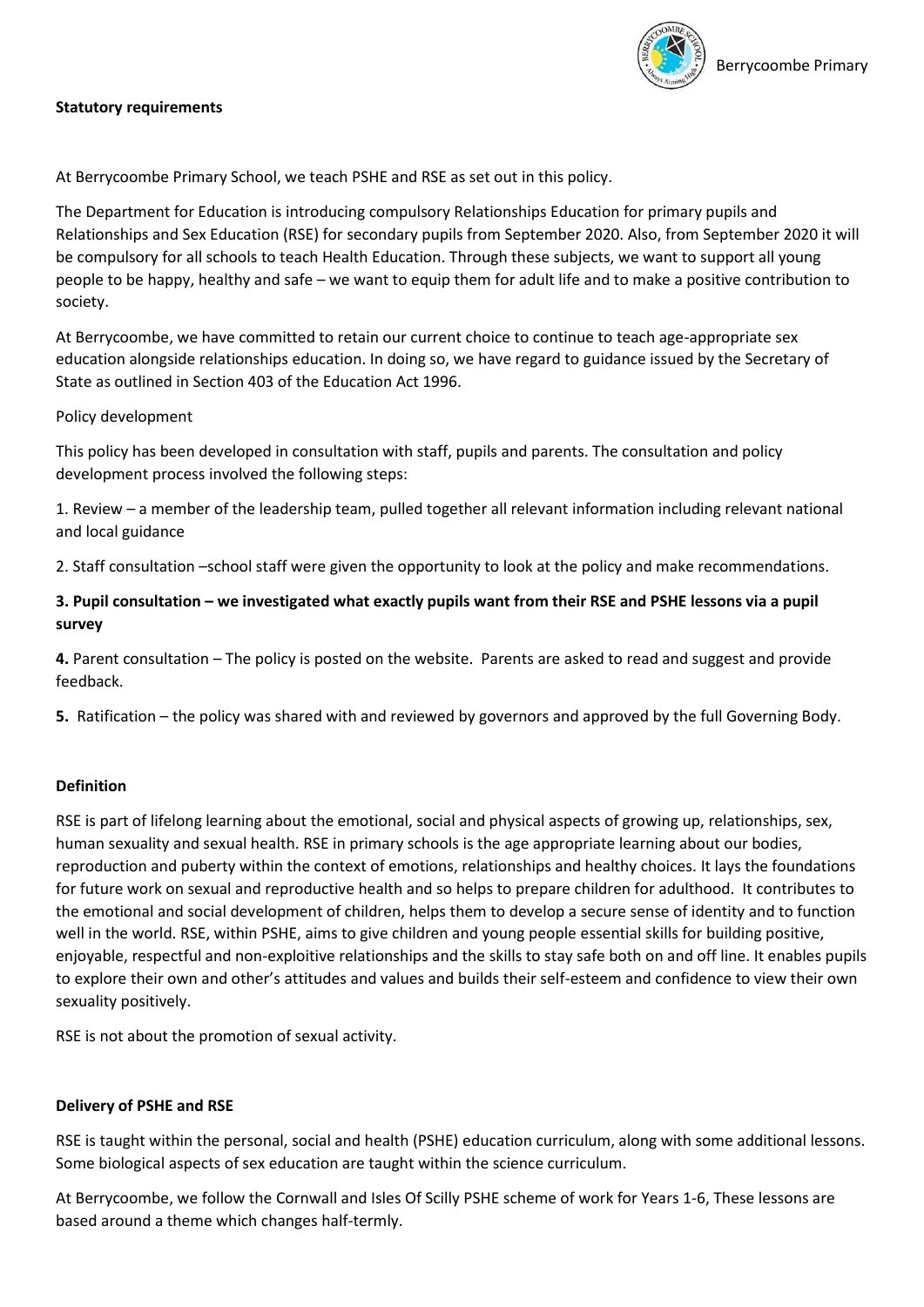

At Berrycoombe we teach RSE lessons from the Spotlight Series which are taught in the Summer Term.

At Berrycoombe we teach Drugs, Alcohol and Tobacco lessons in the Summer term.

At Berrycoombe, we believe that pupils should be taught about the society in which they are growing up. These subjects are designed to foster respect for others and for difference, and educate pupils about healthy relationships.

We believe that RSE should meet the needs of all pupils, whatever their developing sexuality or identity – this should include age-appropriate teaching about different types of relationships in the context of the law. Pupils should receive teaching on LGBT relationships, which is delivered at Berrycoombe, for example, through teaching about different types of family, including those with same sex parents. The focus in primary school should be on teaching the fundamental building blocks and characteristics of positive relationships, with particular reference to friendships, family relationships, and relationships with other children and with adults.

## **Pupils with SEND**

As far as is appropriate, pupils with special educational needs should follow the same PSHE education programme as all other students. Careful consideration is given concerning the level of differentiation needed, and in some cases the content or delivery will have to be adapted. Teachers and/or learning support assistants work with individual pupils where required, and if appropriate. It is not the school's policy to withdraw pupils with special educational needs from PSHE education to catch up on other national curriculum subjects: these aspects of personal and social development are as important to all pupils as their academic achievement.

## **PSHE YEARS 1 – 6 Lesson Overview**

#### **Instructional Planner**

#### Relationships, Health, Living in the Wider World

|           | <b>Autumn 1</b>                 | <b>Autumn 2</b>                             | Spring 1                                          | Spring 2                                                                               | Summer 1                                                  | <b>Summer 2</b>                                                           |
|-----------|---------------------------------|---------------------------------------------|---------------------------------------------------|----------------------------------------------------------------------------------------|-----------------------------------------------------------|---------------------------------------------------------------------------|
| Year      | Welcome to School               | People who care for us                      | Healthy Friendships                               | Our Health                                                                             | We all have feelings                                      | Managing our time safely<br>online: Jessie & Friends 1<br>Watching videos |
|           | Emergencies and getting help    | Rights Responsibilities and<br>respect      | Our bodies and boundaries -<br><b>NSPCC PANTS</b> | <b>Healthy Food Choices</b>                                                            | Good and not so good<br>feelings                          |                                                                           |
| Year<br>2 | Respecting Uniqueness           | Everyday Safety                             | Learning About Work                               | Sharing photos online: Jessie &<br>Friends<br>Sharing pictures 2                       | Jessie & Friends<br>Playing games 2                       | Keeping Our Teeth Clean                                                   |
|           | Our communities                 | <b>Basic First Aid</b>                      | Homble Hands                                      | Online interactions and<br>information sharing: Jessie &<br>Friends<br>Playing games 1 | <b>Big Feelings</b>                                       |                                                                           |
| Year<br>3 | World of Work                   | Road Safety                                 | Physical Activity                                 | The internet and everyday ife.<br>Turn off Let's Play                                  | <b>Expressing Feelings</b>                                | sun safety                                                                |
|           | Spending and Saving Money       | Teamwork Skills                             | Everyday drugs                                    | <b>Everyday feelings</b>                                                               | Strategies to support wellbeing                           |                                                                           |
| Year<br>4 | What makes a good friend        | Resolving conflict and<br>managing pressure | Money onoices                                     | safely enjoying the online<br>world. Play, like, share 1 - Alfie                       | Play, like, share 3 - Fans                                | The environment                                                           |
|           | Respecting Others               | Everyday safety and basic First<br>Aid      | Volunteering and citizenship                      | Keeping personal information<br>private. Play, like, share 2-<br>Magnus                | Managing Feelings                                         |                                                                           |
| Year<br>5 | A diverse community             | lliness                                     | Puberty 1 - bodies and<br>reproduction            | Online content                                                                         | Mental health and keeping<br>well                         | Risk & peer pressure                                                      |
|           | Respectful relationships        | Nutrition & healthy eating                  | Puberty 2 - body changes                          | Online contact                                                                         | Managing challenge and<br>change                          |                                                                           |
| Year<br>6 | Different types of families     | Keeping your body safe 1                    | spending decisions                                | Online friendships and keeping<br>safe, Share Aware 1- Alex                            | Social Media                                              | Changing schools                                                          |
|           | Healthy / harmful relationships | Consent - Keeping your body<br>safe 2       | Exploring risk in relation to<br>gambling         | Skills for using the internet<br>safely. Share Aware 2 - Lucy                          | Feelings and common<br>anxieties when changing<br>schools |                                                                           |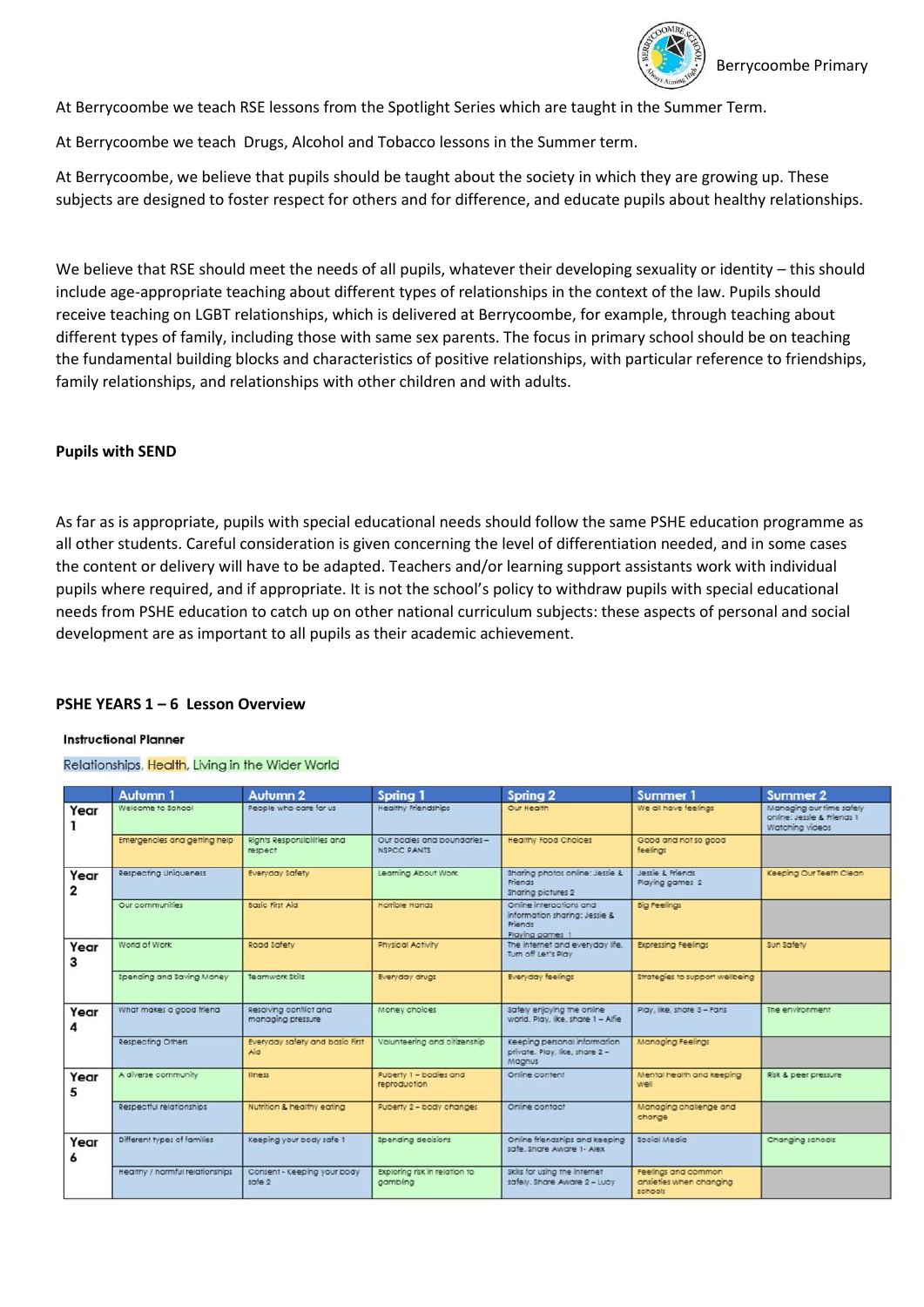

# **Relationship and Sex Education (RSE) KEY STAGE 1 - Topics covered**

| <b>LESSON THEME</b>   | At the end of this lesson children will:                                                |
|-----------------------|-----------------------------------------------------------------------------------------|
| Male and female       | be able to name the main external parts of the body                                     |
|                       | understand the difference between male and female, learn the agreed names of            |
|                       | the sexual parts                                                                        |
|                       | understand that all babies, human and animal, have mothers and fathers                  |
| Growing and changing  | understand how they have grown and changed since they were a baby and that<br>$\bullet$ |
|                       | they will go on growing and changing as they become adults                              |
| Similarities and      | recognise similarities and differences between themselves and others                    |
| <b>Differences</b>    | learn that their actions have an impact on other people                                 |
|                       | be able to identify ways in which they are special<br>٠                                 |
| Feelings              | be able to recognise, name and deal with their feelings in a positive way<br>$\bullet$  |
|                       | be able to share their feelings with others and realise that others have similar        |
|                       | feelings                                                                                |
|                       | be able to think about themselves and recognise what they are good at<br>$\bullet$      |
| Keeping safe          | be able to recognise safe and unsafe situations<br>$\bullet$                            |
|                       | be able to recognise the physical signs of feeling unsafe                               |
|                       | know some basic rules for keeping themselves safe<br>$\bullet$                          |
| Keeping yourself      | know and understand basic rules for keeping clean and healthy<br>$\bullet$              |
| clean and healthy     | understand that they have some control over the choices they make about                 |
|                       | looking after their body                                                                |
| Someone to talk to    | be able to identify and talk with someone they trust<br>$\bullet$                       |
| Friends               | be able to make a friend, talk with them and share feelings<br>$\bullet$                |
|                       | understand how their feelings and actions have an impact on other people                |
| Families of all kinds | know and understand why families are special for caring and sharing<br>$\bullet$        |
|                       | understand how their feelings and actions have an impact on other people<br>٠           |
| Choices and           | be aware that their feelings and actions have an impact on others<br>$\bullet$          |
| consequences          | understand that they have some control over their actions<br>٠                          |
| Gender stereotypes    | recall the physical differences between boys and girls<br>$\bullet$                     |
|                       | be able to think about other 'differences' between girls and boys and where             |
|                       | these (stereotypes) come from                                                           |
|                       | begin to question whether children have to conform to gender stereotypes<br>٠           |

# **How topics are introduced over Key Stage 1**

| LESSONS RECAPPED ON AND TAUGHT<br><b>YEAR GROUP</b>                                 |                                                                                 |  |
|-------------------------------------------------------------------------------------|---------------------------------------------------------------------------------|--|
|                                                                                     | Male and female, Keeping safe, Choices and consequences                         |  |
| YR <sub>1</sub>                                                                     | RECAP on Male and female, Keeping safe, Choices and consequences                |  |
|                                                                                     | LESSONS TAUGHT Growing and changing, Similarities and differences, Feelings     |  |
| RECAP on Male and female, Keeping safe, Choices and consequences<br>YR <sub>2</sub> |                                                                                 |  |
|                                                                                     | LESSONS TAUGHT Keeping yourself clean and healthy, Someone to talk to, Friends, |  |
|                                                                                     | Families of all kinds, Gender stereotypes                                       |  |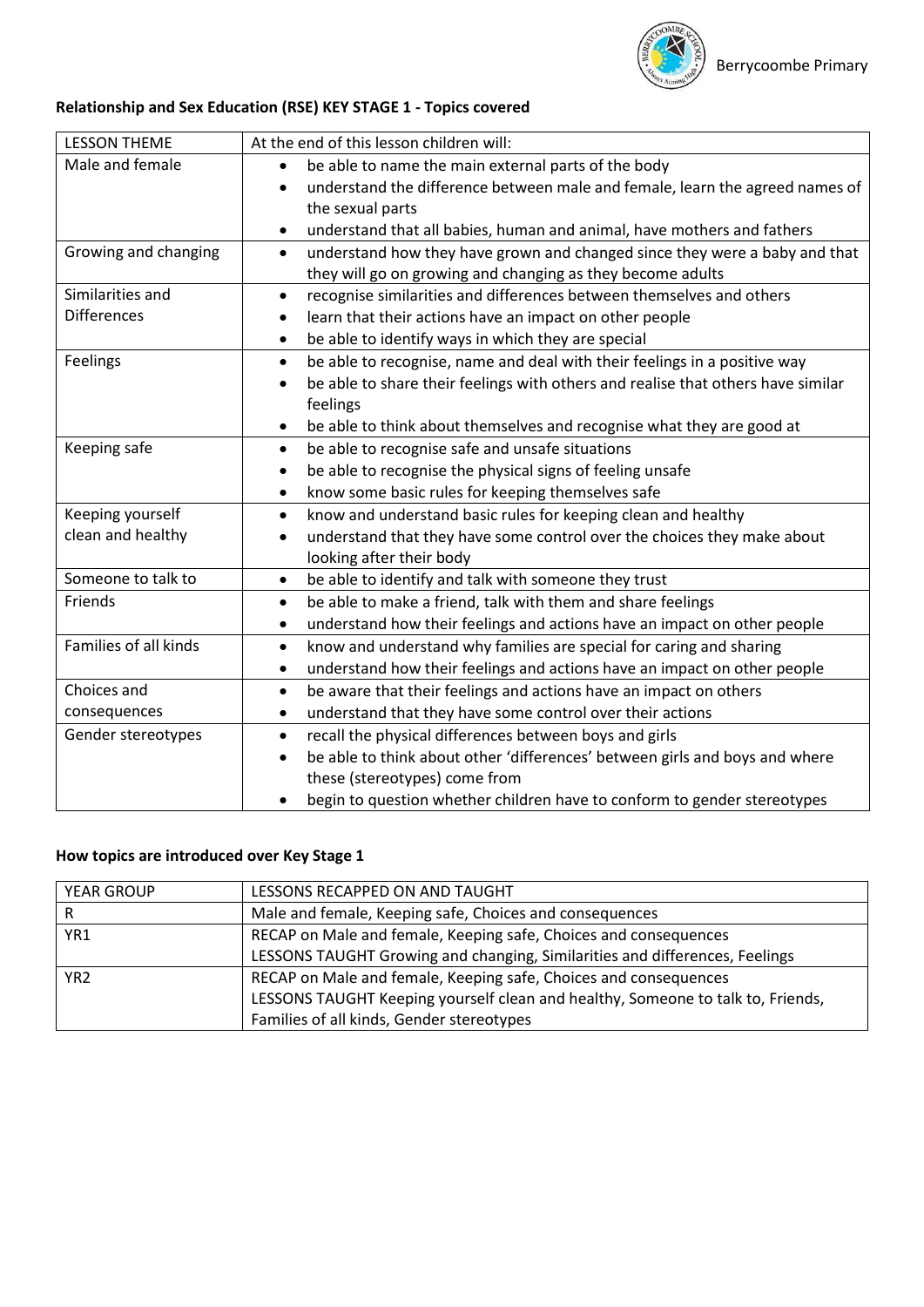

# **Relationship and Sex Education (RSE) Key Stage 2– Topics covered**

| <b>LESSON THEME</b>    | By the end of this lesson children will:                                                  |  |  |
|------------------------|-------------------------------------------------------------------------------------------|--|--|
| Male and female        | be able to identify parts of the reproductive system in males and females and             |  |  |
|                        | describe their functions                                                                  |  |  |
|                        | have considered appropriate terminology for use in different contexts<br>٠                |  |  |
| Reproduction and       | know and understand about the processes of reproduction and birth as part of<br>$\bullet$ |  |  |
| birth                  | the human life cycle                                                                      |  |  |
|                        | understand what babies need in order to be happy and healthy<br>$\bullet$                 |  |  |
|                        | understand the demands of looking after a baby<br>$\bullet$                               |  |  |
|                        | think about how they can help care for babies and young children they know<br>$\bullet$   |  |  |
| Growing and changing:  | know and understand about the physical changes that take place at puberty<br>$\bullet$    |  |  |
| puberty                | recognise and understand changing emotions as they grow up<br>٠                           |  |  |
| Similarities and       | be able to respect other people's viewpoints and beliefs<br>$\bullet$                     |  |  |
| differences            | be able to see things from other people's viewpoints<br>٠                                 |  |  |
|                        | have considered why being different can provoke bullying and why this is<br>$\bullet$     |  |  |
|                        | unacceptable                                                                              |  |  |
|                        | be able to express opinions for example about relationships and bullying<br>٠             |  |  |
| Feelings               | recognise changing emotions with friends and family and be able to express<br>$\bullet$   |  |  |
|                        | their feelings positively                                                                 |  |  |
|                        | be self-confident in a range of situations                                                |  |  |
|                        | recognise their own worth and identify positive things about themselves<br>٠              |  |  |
|                        | be able to balance the stresses of life in order to promote both their own<br>$\bullet$   |  |  |
|                        | mental health well-being and that of others                                               |  |  |
| Keeping safe           | know and understand about keeping themselves safe when involved with risky<br>٠           |  |  |
|                        | activities                                                                                |  |  |
|                        | recognise the pressure of unwanted physical contact and know ways of                      |  |  |
|                        | resisting it                                                                              |  |  |
|                        | understand when it is appropriate to take a risk and when to say no and seek<br>$\bullet$ |  |  |
|                        | help                                                                                      |  |  |
| Keeping yourself clean | know and understand that you have to take extra care with personal hygiene<br>$\bullet$   |  |  |
| and healthy            | during puberty                                                                            |  |  |
|                        | know and understand that safe routines can stop the spread of viruses<br>$\bullet$        |  |  |
|                        | including HIV                                                                             |  |  |
| Someone to talk to     | be able to listen to and support others                                                   |  |  |
|                        | be able to identify adults they can trust and who they can ask for help<br>٠              |  |  |
|                        | be able to listen to and support their friends<br>٠                                       |  |  |
|                        | know where individuals, families and groups can get help<br>$\bullet$                     |  |  |
| Friends                | be able to express opinions, for example about relationships and bullying<br>$\bullet$    |  |  |
|                        | be self-confident in a wide range of situations, such as seeking new friends<br>٠         |  |  |
|                        | manage friendship problems<br>٠                                                           |  |  |
|                        | understand about different forms of bullying and the feelings of both bullies<br>٠        |  |  |
|                        | and victims                                                                               |  |  |
| Families of all kinds  | be able to recognise their changing emotions towards their families<br>$\bullet$          |  |  |
|                        | be able to see things from other people's viewpoints, for example their<br>٠              |  |  |
|                        | parents' and carers'                                                                      |  |  |
|                        | know and understand about the many relationships in which they are all<br>٠<br>involved   |  |  |
|                        | have considered the need for trust and love in established relationships                  |  |  |
|                        | know and understand about, and accept, a wide range of different and diverse              |  |  |
|                        | family arrangements e.g married, divorced or separated parents, second                    |  |  |
|                        | marriages, fostering, extended families, same sex parents, and three or more              |  |  |
|                        | generations living together                                                               |  |  |
|                        |                                                                                           |  |  |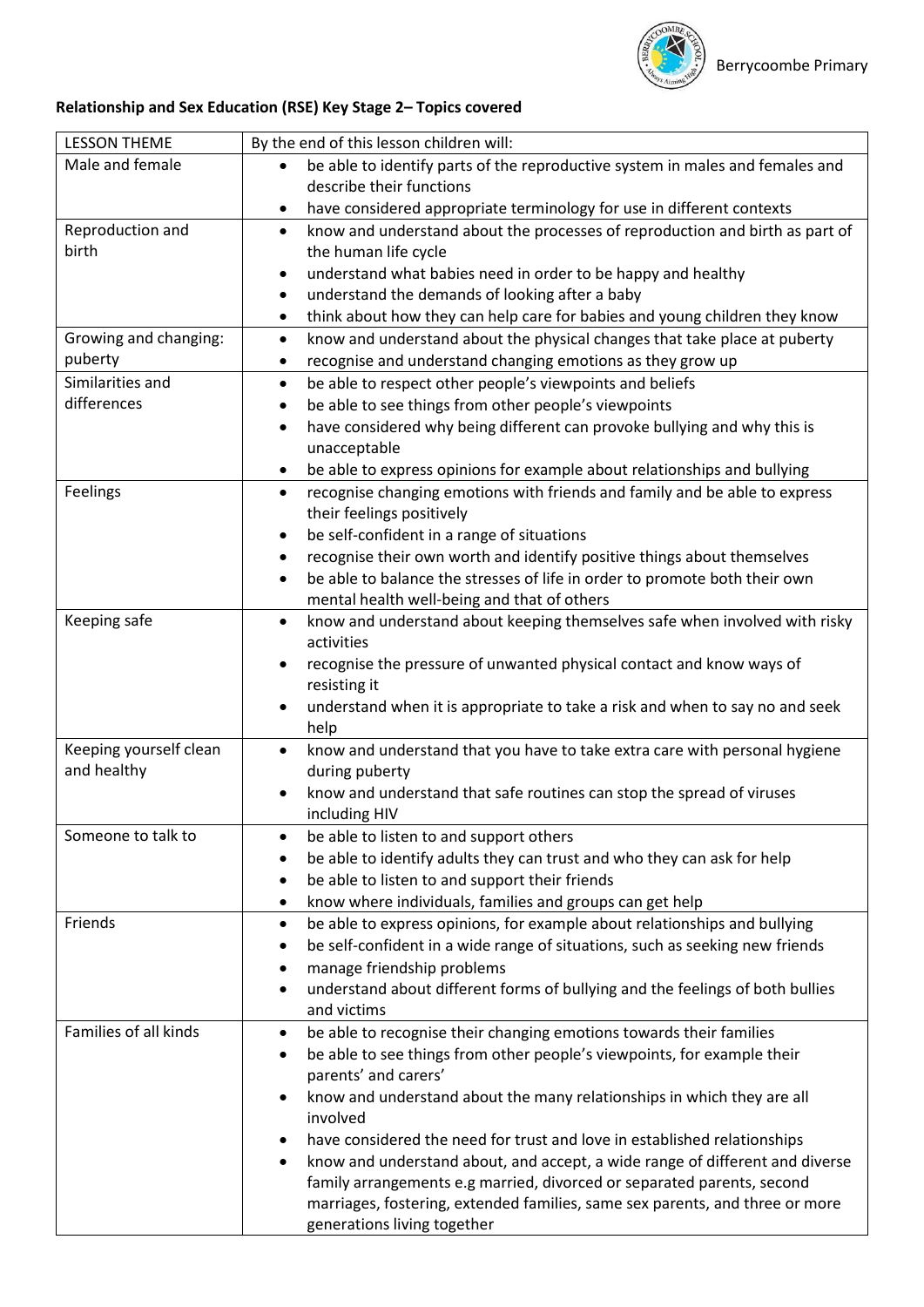

|                                                                                             | have considered how separation and loss affect people in the family      |
|---------------------------------------------------------------------------------------------|--------------------------------------------------------------------------|
| Choices and<br>be able to form opinions which they can articulate to a variety of audiences |                                                                          |
| Consequences                                                                                | be able to discuss moral questions                                       |
|                                                                                             | know and understand that their actions have consequences and be able to  |
|                                                                                             | anticipate the results of them                                           |
|                                                                                             | understand and be able to resist peer and media pressure                 |
| Gender and                                                                                  | be able to recognise and challenge gender stereotypes                    |
| sexuality                                                                                   | have considered why being different can provoke bullying and why this is |
|                                                                                             | unacceptable                                                             |
|                                                                                             | understand how the media impact of forming attitudes                     |

## **How topics are introduced over Key Stage 1**

| <b>YEAR GROUP</b> | LESSON RECAPPED ON AND TAUGHT                                                 |  |  |
|-------------------|-------------------------------------------------------------------------------|--|--|
| YR <sub>3</sub>   | RECAP ON FROM KS1 LESSONS Male and female                                     |  |  |
|                   | LESSONS TAUGHT Male and female (KS2), Keeping safe                            |  |  |
| YR4               | RECAP ON Keeping safe                                                         |  |  |
|                   | LESSONS TAUGHT Growing and changing: Puberty, Similarities and differences,   |  |  |
|                   | Feelings,                                                                     |  |  |
| YR <sub>5</sub>   | RECAP ON Growing and changing: Puberty, Keeping safe                          |  |  |
|                   | LESSONS TAUGHT Reproduction and birth, Keeping yourself clean and healthy,    |  |  |
|                   | Someone to talk to, Friends                                                   |  |  |
| YR <sub>6</sub>   | <b>RECAP ON Male and female</b>                                               |  |  |
|                   | LESSONS TAUGHT Reproduction and birth, Growing and changing: Puberty, Keeping |  |  |
|                   | Safe, Keeping yourself clean and healthy, Families of all kinds, Choices and  |  |  |
|                   | consequences, Gender and sexuality.                                           |  |  |

## **Roles and responsibilities**

The governing body will approve the PSHE and RSE policy, and hold the headteacher to account for its implementation.

The headteacher is responsible for ensuring that PSHE and RSE is taught consistently across the school, and for managing requests to withdraw pupils from components of RSE.

## **Staff**

Staff are responsible for:

- Delivering PSHE and RSE in a sensitive way
- Modelling positive attitudes to RSE
- Monitoring progress
- Responding to the needs of individual pupils

 Responding appropriately to pupils whose parents wish them to be withdrawn from the [nonstatutory/nonscience] components of PSHE and RSE.

 Staff do not have the right to opt out of teaching PSHE or RSE. Staff who have concerns about teaching RSE are encouraged to discuss this with the headteacher.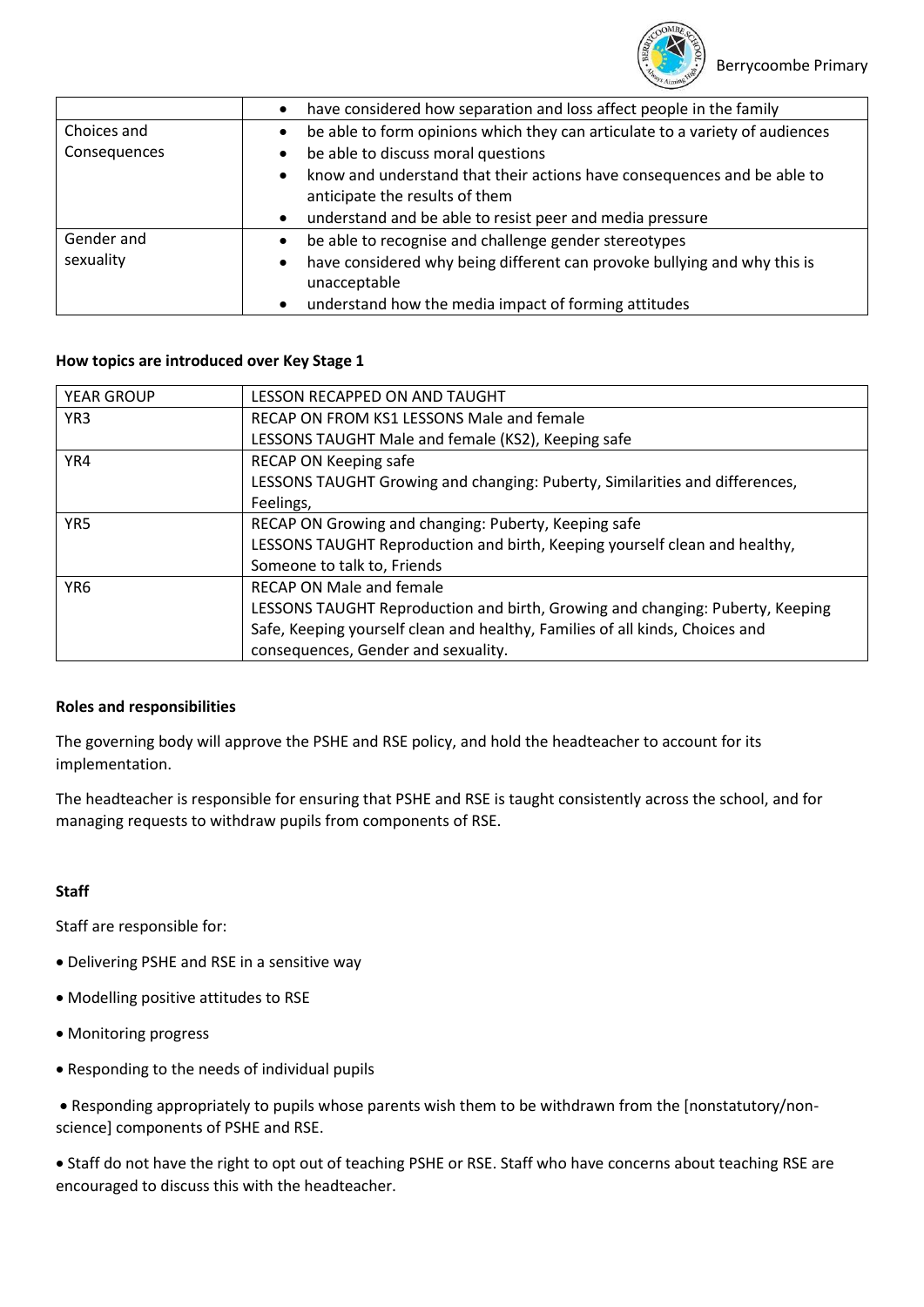

## **Pupils**

Pupils are expected to engage fully in PSHE and, when discussing issues related to RSE, treat others with respect and sensitivity.

**RSE lesson coverage is sent out to parents in the Summer Term. This will inform parents as to the Lesson Themes being taught and the outcomes of the lesson.**

## **Parents' right to withdraw**

The school is well aware that the primary role in children's relationships and sex education lies with parents and carers. We wish to build a positive and supportive relationship with the parents of children at our school through mutual understanding, trust and co-operation. In promoting this objective we:

• Make available online, via the school's website, this PSHE and RSE Policy;

• Answer any questions that parents may have about the RSE/PSHE education of their child;

• Take seriously any issue that parents raise with teachers or governors about this policy or the arrangements for RSE/PSHE in the school;

• Inform parents about the best practice known with regard to RSE, so that the teaching in school supports the key messages that parents and carers give to children at home. We believe that, through this mutual exchange of knowledge and information, children will benefit from being given consistent messages about their changing body and their increasing responsibilities.

We have committed to a retain parents' right to withdraw their child from sex education within RSE (other than sex education in the National Curriculum as part of science). There is no right to withdraw from Relationships Education at primary or secondary as we believe the contents of these subjects – such as family, friendship, safety (including online safety) – are important for all children to be taught.

If a parent wishes their child to be withdrawn from the sex education elements of RSE, they should discuss this with the headteacher, and make it clear which aspects of the programme they do not wish their child to participate in.

Parents should be aware that schools are legally required to provide a broad, balanced curriculum. Sex education topics can arise incidentally and overlap with relationships education lessons and it is not possible to withdraw pupils from these relatively limited and often unplanned discussions.

Requests for withdrawal should be put in writing and addressed to the headteacher. A copy of withdrawal requests will be placed in the pupil's educational record. The headteacher will discuss the request with parents and take appropriate action.

Alternative work will be given to pupils who are withdrawn from these lessons.

## **Training**

Staff are trained on the delivery of PSHE and RSE and it is included in our continuing professional development calendar. The headteacher will also invite visitors from outside the school, such as school nurses or sexual health professionals, to provide support and training to staff teaching RSE.